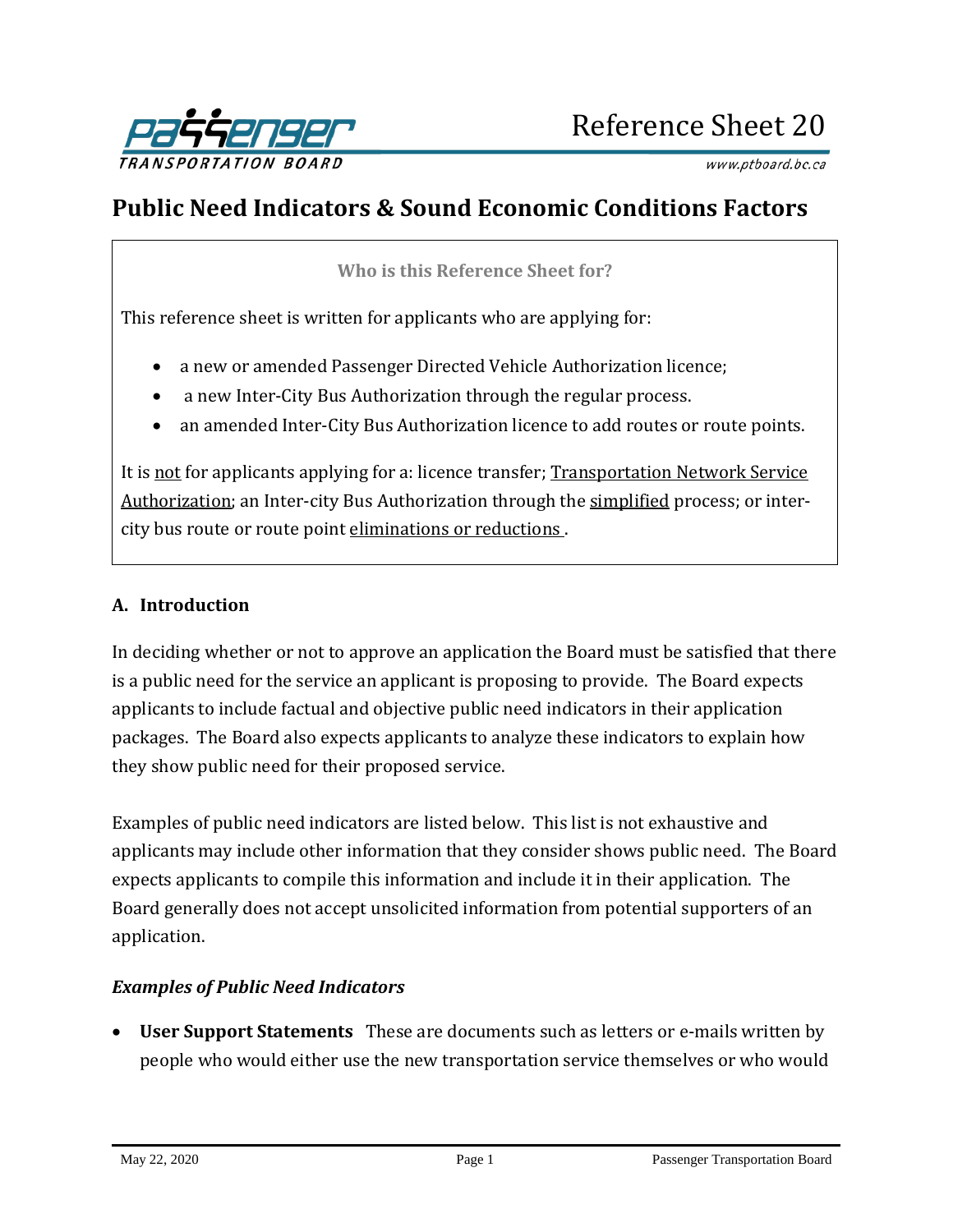Reference Sheet 20: Public Need Indicators & Sound Economic Conditions Factors

refer the service to others or book the service for passengers. User support statements should have the following:

- o why, when and how often the writer needs the proposed service in the area or areas you want to serve;
- o whether the writer uses any other similar services now and, if so, how often and how long do they wait for a vehicle;
- o why the writer would use a new service instead of those that are available; and
- o the writer's name, signature and contact information.

Note: You must tell people who give you support statements that their letters or e-mails may be treated as a public document as part of the Passenger Transportation Board's licence application process.

- **Signed Contracts** or agreements to enter into a contract to provide a transportation service
- **Information about other similar services** in your proposed area. The Board will want factual evidence about other services, not your opinion or rumors you have heard.
- **Operational Data** Taxis applying for more vehicles must provide operational data as outlined in [Reference Sheet 16 a](http://www.th.gov.bc.ca/forms/getForm.aspx?formId=1330)nd its [taxi data spreadsheets.](http://www.th.gov.bc.ca/forms/getForm.aspx?formId=1327) Other applicants applying for more vehicles should also include historical operational data that shows operational trends, such as vehicle use or bookings. Data submitted should be summarized and explained. Reams of information, such as monthly bookings may not be helpful. The Board has produced two optional [limousine data spreadsheets](http://www.th.gov.bc.ca/forms/getForm.aspx?formId=1326) that outlines the type of information for which the board is looking.

The Board [requires operational data from](https://www.ptboard.bc.ca/documents/Data_Requirements.pdf) licensees with a Passenger Directed Vehicle Authorization or a Transportation Network Services Authorization. Data must be provided [at regular intervals.](https://www2.gov.bc.ca/gov/content/transportation/vehicle-safety-enforcement/services/passenger-transportation/guidance-resources/data-requirements) As this information becomes widely available in communities or regions, the Board will use it in making decisions on public need.

• **Information on Population Trends, Community Plans and the Economy** You should explain how this information shows a need for more taxi service. The Board may consider population statistics when reviewing public need. However, the Board does not usually rely on "taxi to population" ratios to determine need as other factors may affect need for a new service. Such factors include the size of an area, public transportation options, existence of transportation hubs and vehicle usage.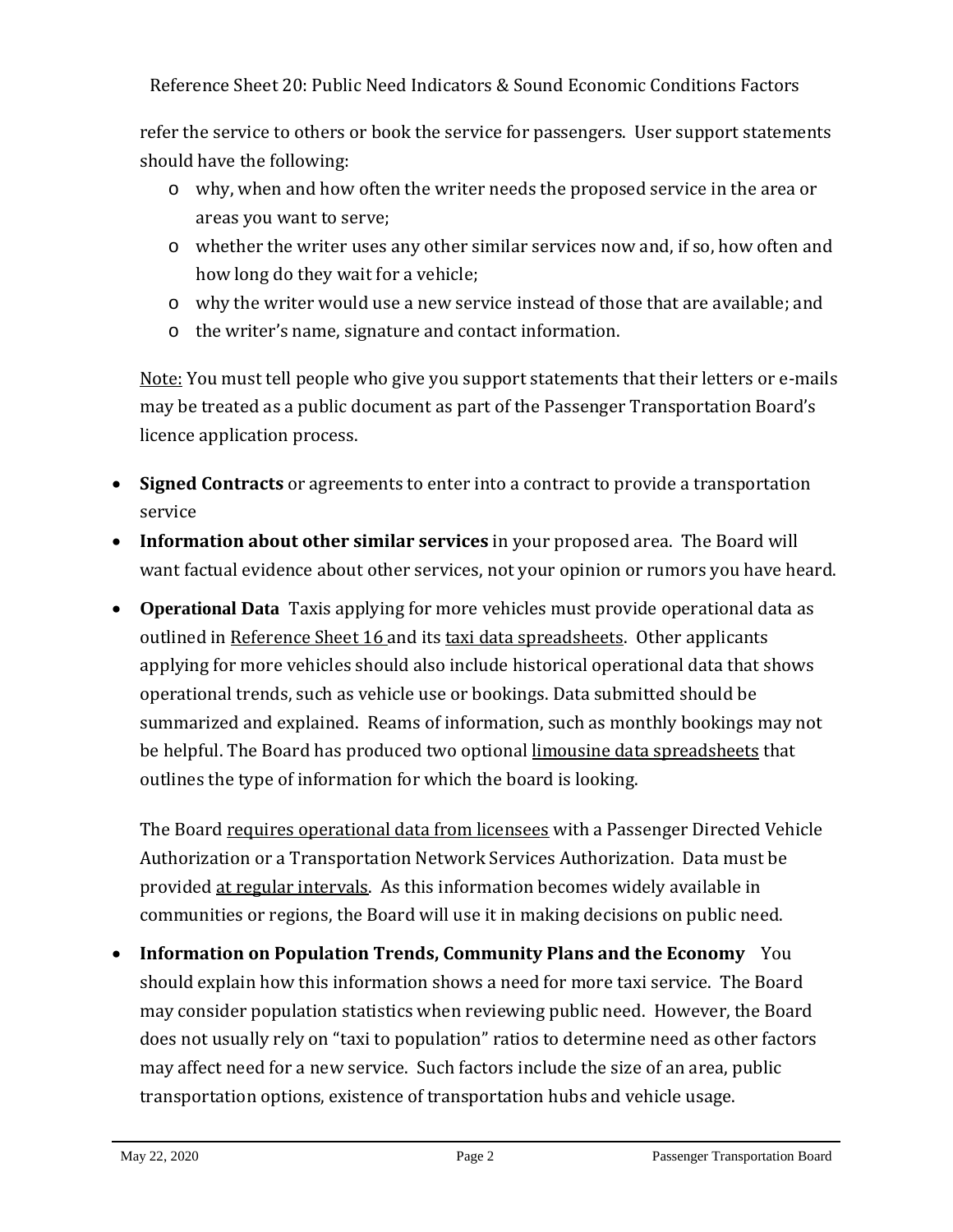Reference Sheet 20: Public Need Indicators & Sound Economic Conditions Factors

You must include the source, including URLs, and date of any references or statistics you put in your application. You should include the most up-to-date information available.

- **Surveys** The focus of the survey should be on public need (as opposed to preference) for your services. The Board is also interested in why, when and how often respondents use the type of service for which you are applying. The Board will want to know that the survey is valid and reliable. You should tell the Board:
	- o how the survey was developed,
	- o who conducted the survey, and
	- o when, where and how the survey was conducted.

You should also provide a summary of the survey results.

- **Social Media** This evidence must be meaningful and capable of being tested and verified. Quantity does not necessarily equate to relevancy or reliability. Its inclusion must meet the requirements set out in the Board's [Operational Policy II.5 \(Social](https://www.ptboard.bc.ca/operational_policies.htm)  [Media\).](https://www.ptboard.bc.ca/operational_policies.htm)
- **Other Material** You may have other information, such as petitions or form letters, that you think demonstrates public need for your service. However, the Board may not give as much consideration or weight to petitions and form letters as it does to information from individuals who give specific information about their use of the type of service for which you are applying.
- **Information from Local Governments or Community Organizations** The Board may receive information on transportation services from first nation councils/nations, town council, tourist boards or other community organizations. The Board may consider this information as part of the application materials, especially if it is detailed information. The Board would share any negative information with you and give you a chance to respond.

## *Engaged Carriers*

If a person is applying to be an engaged carrier to a licensee with an inter-city bus authorization or passenger directed vehicle authorization, then the Board may accept a letter from the licensee who wants to engage the applicant as evidence of public need.